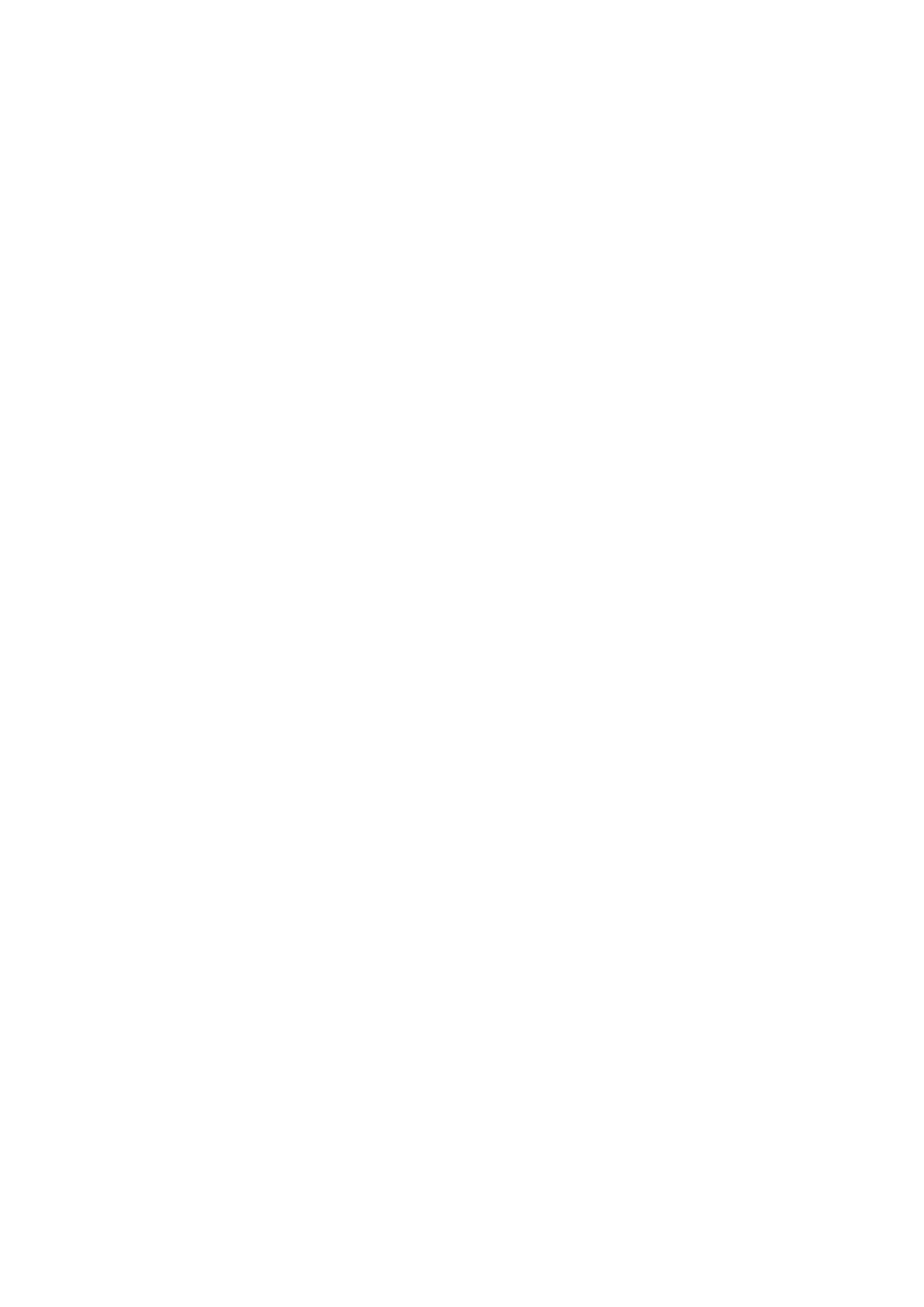the disadvantages of long distribution distance, many vehicles, high distribution cost, etc., which is not conducive to e-commerce logistics distribution. At the same time, traditional algorithms cannot effectively calculate the delivery time of the delivery vehicle, the customer's delivery time, and the delivery distance. Therefore, it will cause uncertain factors in the delivery route and cannot effectively optimize the e-commerce logistics delivery route. Therefore, this paper proposes an improved genetic algorithm to determine the position I of each vehicle in the e-commerce logistics distribution process. With the rapid development of e-commerce industry, the time required for logistics distribution is gradually shortened, the distribution volume is gradually increased, and the types of distribution goods are more and more [16]. Therefore, the commodity demand information of distribution vehicle station i is improved genetic algorithm. When each service vehicle in the actual distribution process cannot guarantee that it can carry out excess distribution after completing the task, therefore, for each vehicle, there are k service stations, and the excess stations after completing the K stations are unknown. Therefore, when the service vehicle completes the K stations, its total carrying capacity of goods will not exceed Q. Therefore, when planning the distribution route, we must ensure that the total carrying capacity of the service vehicles does not exceed Q after completing K stations [17]. The constraint condition of pos {A} is as follows: the improved genetic algorithm of commodity demand is set to K station D'k, the remaining commodity load of vehicles after completing K station is set to R, and the excess work of service vehicles after completing K station is set to pos {A}:<br> $K + Q / \text{pos } \{A\}^* \{R .. D_k'\} = \alpha$  (A)

$$
K + Q / \text{pos } \{A\}^* \{R .. D_k' \} = \alpha
$$
\n(4)

Using an improved genetic algorithm to determine the transportation time of each vehicle can effectively improve the calculation accuracy and reduce the calculation error, so it is suitable for e-commerce distribution path planning. In the actual process of logistics and distribution, since the transportation time of each vehicle is different, its driving speed is also different [18]. The transportation time of vehicles will be affected by traffic jam, detour and other factors, so the transportation time of vehicles cannot be determined, that is, the transportation time of goods is an improved genetic algorithm. When determining the transportation time, it can only be determined by fuzzy language. For example, "the driving time from car B to car C is about half an hour", which is expressed by  $t_{ij}$  in the mathematical model. It is an improved genetic algorithm to determine the transportation time of each car. Delivery booking time refers to the time when the station receives the goods and the time when the customer picks up the goods in the process of delivery [19]. In the actual distribution process, the goods receiving time of each station is different, so the traditional station goods receiving time cannot be expressed by time window [20]. Therefore, the reservation time of receiving goods is set to the improved genetic algorithm. In order to accurately reflect the time of receiving goods, the fuzzy reservation information window is used. The time of receiving goods is set to t and the reservation time is set to ti. The satisfaction degree of customers to the delivery of goods is expressed by the reservation time

function of the improved genetic algorithm, that is,  $\mu_i$  (t<sub>i</sub>). In this function, t<sub>mini</sub> is the earliest assignment time of vehicle in station i, t<sub>maxi</sub> is the latest assignment time of vehicle in station I,  $t_{ni}$  is the most satisfactory assignment time of vehicle in station I, and the highest satisfaction is 1. At tni, the service vehicles arrive at the station and deliver goods. Before t<sub>mini</sub> and after t<sub>maxi</sub>, the customer satisfaction reaches the highest value of 1, while before  $t_{\text{min}}$ , the customer satisfaction is 0. After the optimization design of the distribution path, the establishment environment of the fuzzy logistics distribution path is determined, the key points of the distribution path planning and the improved genetic algorithm are defined, and the design of the distribution path planning model is completed [21]. For the cargo demand of each vehicle station i, if the improved Ga parameter is set to D<sub>i</sub>, the calculation formula of Di is as follows:<br>  $D_i = Ga - \mu_i(t_i) / \alpha(t_{\text{max}}_i - t_{\text{min}}), i \in \mathbb{N}$ 

$$
D_i = Ga - \mu_i(t_i) / \alpha(t_{\text{max}} - t_{\text{min}}), i \in \mathbb{N}
$$
\n(5)

N in this equation represents a set of total stations. The general improved genetic algorithm parameter of freight transportation time from station i to station j is set as  $t_{ij}$ .<br>  $t_{ij} = (t_{1ij}, t_{2ij}, t_{3ij}) \quad i \in \mathbb{N}, j \in \mathbb{N}$ 

$$
t_{ij} = (t_{1ij}, t_{2ij}, t_{3ij}) \quad i \in \mathbf{N}, j \in \mathbf{N}
$$
\n
$$
(6)
$$

In the equation,  $t_{1ij}$  represents the upper bound of the improved genetic algorithm for commodity transportation time from station i to station j,  $t_{2ij}$  represents the lower bound of the improved genetic algorithm for commodity transportation time from station i to station j,  $t_{3ii}$  represents the lower bound of the improved genetic algorithm for commodity transportation time from station I to station j, and t<sub>hij</sub> represents that the commodity transportation time from station i to station j is 1. Finally, the total number of times of the improved genetic algorithm is  $t_{ri}$  and the calculation formula of  $t_{ri}$  is as follows:<br>  $t_{ri} = (t_{1ri}, t_{2ri}, t_{3ri}) \quad i \in \mathbb{N}$ 

$$
t_{ri} = (t_{1ri}, t_{2ri}, t_{3ri}) \quad i \in \mathbb{N}
$$
 (7)

In the equation,  $t_{1ri}$  represents the upper bound of the number of improved genetic algorithms in the delivery reservation time window of station i,  $t_{2ri}$  represents the lower bound of the number of improved genetic algorithms in the delivery reservation time window of station i, and  $t_{3ri}$ represents the membership point when the number of improved genetic algorithms in the delivery reservation time window of station i is 1. The improved genetic algorithm adds the concept of learning, and uses learning factors to perform genetic calculations on the time window. Several better solutions can be searched for in the whole world to select a suitable optimal value. Suppose that an e-commerce logistics distribution company has a distribution center, and all the distribution vehicles are sent from the distribution center [22]. There are n customers in the company who need to deliver goods, that is, there are n stations. The distribution vehicles are sent from the distribution center first, and then drive to each station in turn to deliver goods. When the number of distribution stations specified by the company is completed, they return to the distribution center. The maximum commodity carrying capacity of each delivery vehicle is Q, and the number of general improved genetic algorithm for commodity demand at station i is  $D_i$  (i = 1,2,3, … n). The number of general improved genetic algorithm for the distance of goods transportation from station i to station j is  $m_{ii} (j=1,2,3,... n, i=1,2,3,... n)$ . Now a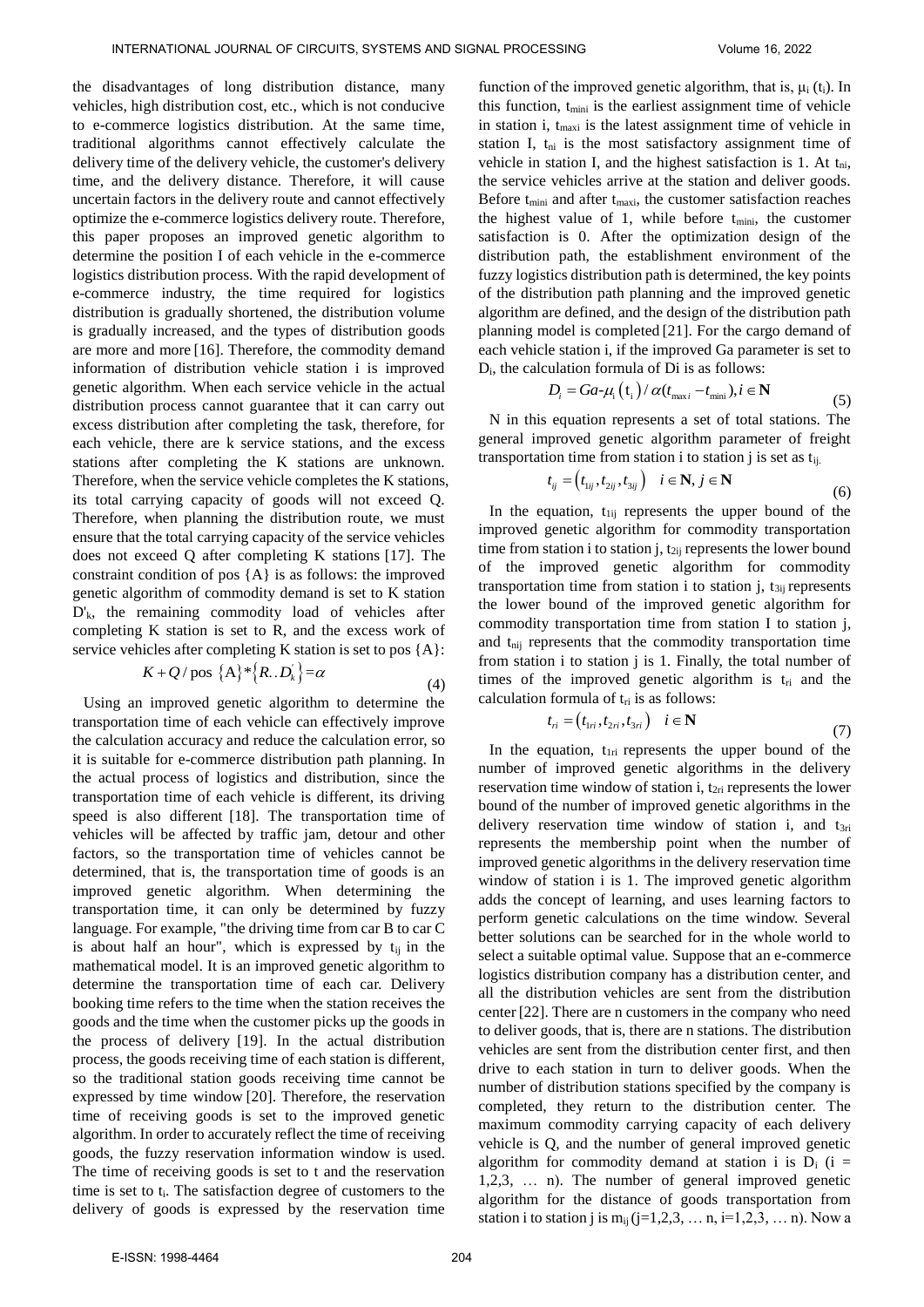mathematical model will be established to calculate the most efficient and least cost service vehicle logistics distribution path. From the equation, we can know that the improved genetic algorithm parameter of commodity demand of station i is s, and its membership value function calculation equation is as follows:

$$
\begin{cases}\n\mu D_i(x) = 0, & x d_{1i} \text{ or } x d_{3i} \\
(x - d_{1i}) / (d_{2i} - d_{1i}), d_{1i} x d_{2i} \\
(d_{3i} - x) / (d_{3i} - d_{2i}), d_{2i} x d_{3i}\n\end{cases}
$$
\n(8)

When a vehicle has been transported to the k-th station, the total amount of goods carried by the vehicle is:

$$
D'k = \sum_{i=1}^{k} D_i
$$
\n(9)

The remaining carrying capacity of the vehicle is calculated as follows:

$$
Dk = \sum_{i=1}^{k} D_i Q_i D_i \tag{10}
$$

Based on the above algorithm, after establishing the improved genetic algorithm logistics distribution path planning model according to the calculation results, the hybrid search algorithm is used to calculate the model to ensure that the calculated distribution path is the best path.

# *C. Realization of e-commerce logistics distribution path planning*

The emergence of e-commerce logistics is based on the current economic development, and this trend has been

One of the functions of distribution is to create so-called value in space, which is basically consistent with transportation. However, there are also differences between the two. Distribution is the further extension of transportation, and the value it creates in the extension can be summarized as the following aspects. The applicability and flexibility of distribution itself is reflected in the cooperation with other logistics links. The formation of this coordination mechanism is helpful to meet the needs of small batch, high frequency and strong service transportation in cities, which is a kind of customized service. When there is no distribution center in the city, the supplier can choose to deliver the goods directly to the customer. It adopts a direct distribution mode, which is called cross transportation, as shown in Figure 3.



Fig. 3. Optimization of transportation mode

The main disadvantage of this distribution method is that

gradually strengthened. Logistics is a kind of logistics form, and its root is the logistics activities between the first party supply and the second party demand. It should be pointed out that it does not participate in the production and inventory possession of the first party products, nor does it sell or consume the second party products. It is a kind of independent of both parties, with standardization, and constraints in the form of contract to provide services for customers for professional logistics agent service enterprises. With the acceleration of globalization, the first party and the second party have been unable to meet the needs of the society. At the same time, in order to participate in market competition, enterprises often outsource the logistics business that does not belong to their own core in order to enhance their core competitiveness, strengthen their own management and reduce their own cost consumption. Therefore, logistics also arises at the historic moment. As shown in Figure 2.



Fig. 2. E-commerce logistics distribution space grid structure

enterprises participate in the distribution, the distribution line is too long, which will cause low efficiency and increase the loss of transportation costs. The first mock exam is to set up a distribution center and distribute the distribution center to the same mode.

The relief of logistics distribution pressure based on the above method has a good effect on eliminating cross transportation, planning urban distribution network, ensuring supply, shortening transportation distance and reducing cost. It improves the economic benefit of city terminal logistics. When participating in the distribution, the logistics system itself can carry out joint distribution with other enterprises or departments, so as to reduce the shortage of the distribution link, and also help to improve the economic benefits of the distribution end. Distribution in the concentration of their own inventory at the same time, can ensure that the appropriate level of service, so that the total inventory level to reduce, but also reduce the cost of storage. On the other hand, in the process of just in time distribution, enterprises can rely on the just in time distribution of the distribution center to ensure their own inventory level. At the same time, they can keep a single amount of storage, so that enterprises can achieve zero inventory or low inventory, so as to reduce the possession of funds and improve their own capital operation. To win good logistics service and realize customer satisfaction is the direction of enterprises. After reaching a consensus with customers, the distribution enterprises provide professional services and multi-functional logistics services for the appointment of customers, so as to reduce the workload of customers and save unnecessary expenses. Therefore, the improved genetic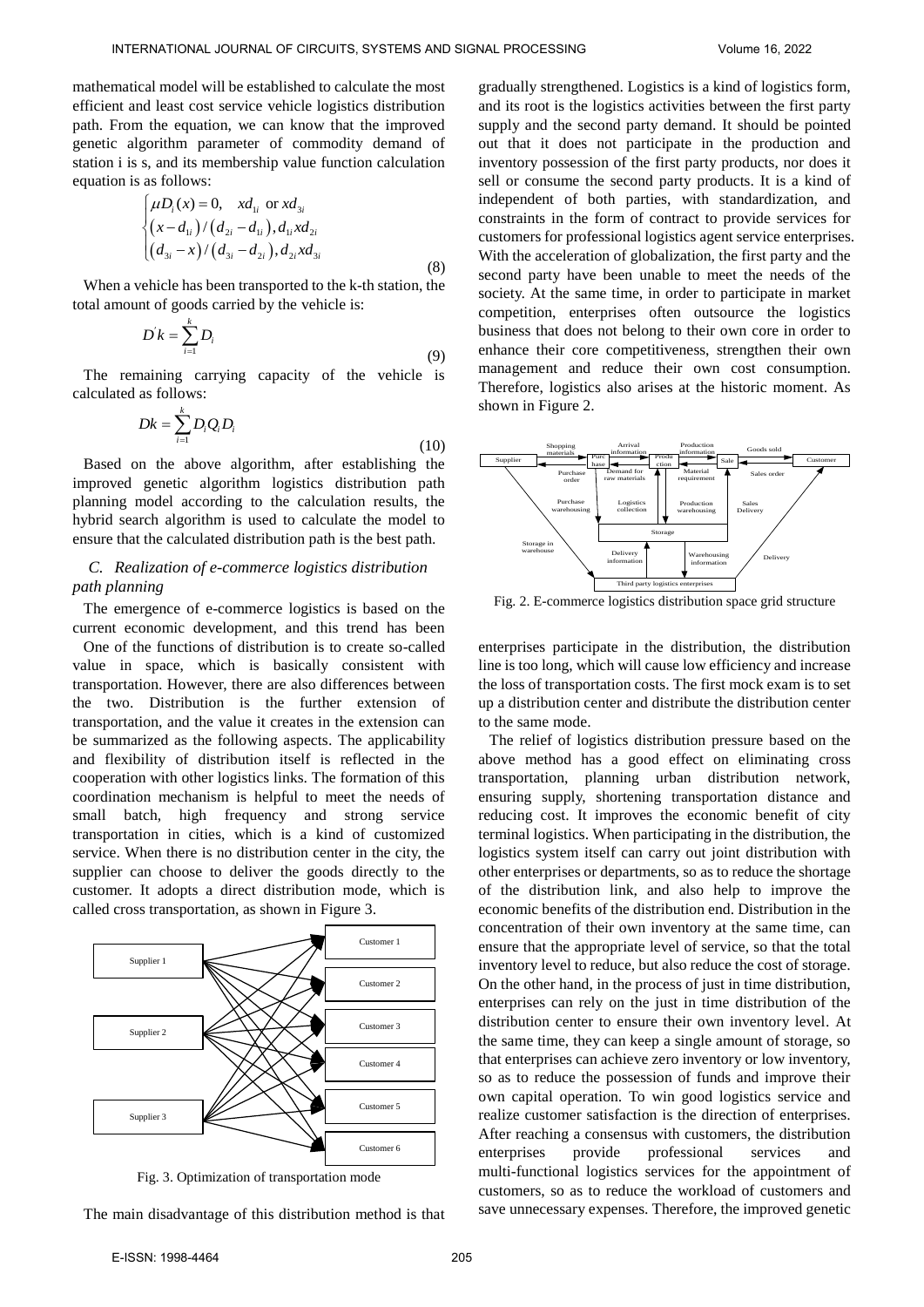algorithm has high-precision data calculation capabilities and can effectively optimize transportation methods. The grid structure of e-commerce logistics distribution space can improve transportation efficiency and customer service level, which can be suitable for e-commerce distribution route planning.

#### III. ANALYSIS OF EXPERIMENTAL RESULTS

Select an e-commerce product sales head office, which needs to deliver goods to 7 branches every day. The total carrying capacity of each product is  $Q=8$  t. there is a distribution center w in the store, and all distribution vehicles are delivered by W is sent to each branch. The demand and scheduled delivery time of electronic goods are counted by 7 branches. The distance between 7 stations, the travel time of distribution vehicles between branches, and the cost of transportation are calculated. The letters A, B, C, D, E, F and G denote 7 workshops, in which w is the distribution center of the workshop and W is the location distribution among the 7 workshops.



|  | Fig. 4. E-commerce logistics distribution path selection mode |  |  |  |
|--|---------------------------------------------------------------|--|--|--|
|  |                                                               |  |  |  |

In the Figure 4, the numbers on the line indicate the actual distance between the store distribution center W and each distribution station, and the distance between each station. The setting of the path distance can effectively meet the customer's time demand for the goods. Within the range of 2 T and 8 T, each piece of goods is on the best delivery route. According to the logistics distribution path selection mode, the path with the shortest total distance, less time-consuming and lower cost can be selected, which effectively improves the effect of e-commerce logistics distribution. According to the data in the figure, the shortest distribution distance between the store distribution center W and the seven stations is calculated. The detailed data is shown in the Tables 1-3.

Table 1. Data of e-commerce demand and scheduled delivery time

| Demand for electronic | Booking delivery   |  |  |
|-----------------------|--------------------|--|--|
| goods $D_i(t)$        | time $t_{ri}(min)$ |  |  |
| (0.5, 0.6, 1.5)       | (20, 30, 35)       |  |  |
| (0.8, 0.9, 1.8)       | (20, 30, 40)       |  |  |
| (0,0.2,1)             | (30, 35, 40)       |  |  |
| (0.1, 0.4, 1.1)       | (35, 40, 45)       |  |  |
| (0.5, 0.6, 1.5)       | (40, 45, 50)       |  |  |
|                       |                    |  |  |

| F | (1,1.4,2) | (40, 45, 50) |
|---|-----------|--------------|
| G | (1,1.2,2) | (50, 55, 60) |

According to Table 1, it can be seen that the demand for e-commerce products at the seven sites is consistent with the appointment delivery time. The F site has a higher demand and a shorter appointment delivery time, so it can be used in the subsequent logistics and transportation process. Continue to optimize the transportation path of F site in order to improve the overall customer satisfaction.

Table 2. Distance between delivery routes and travel time of delivery vehicles between stations

| <b>Station</b> | Distance between   | Vehicle travel time |  |  |  |
|----------------|--------------------|---------------------|--|--|--|
|                | stations $l_i(km)$ | $t_{ij}$ (min)      |  |  |  |
| Α              |                    | 22.07               |  |  |  |
| В              | 6                  | 32.33               |  |  |  |
| C              |                    | 30.11               |  |  |  |
| D              | 3                  | 18.29               |  |  |  |
| E              | 4                  | 19.13               |  |  |  |
| F              | 5                  | 18.88               |  |  |  |
| G              |                    | 18.88               |  |  |  |

According to Table 2, the mileage of each station is different, and the delivery time is also different. Shorter distance between stations will also result in longer vehicle travel time. This is due to the difference in the customer's scheduled delivery time, resulting in a difference in the delivery time of the delivery vehicle. Therefore, the follow-up e-commerce logistics distribution path can consider customer factors and improve the path planning.

Table 3. The shortest distribution distance table between the distribution center and the route

| w            |                 |                |           |               |                |                 |   |   |
|--------------|-----------------|----------------|-----------|---------------|----------------|-----------------|---|---|
| A            | $\overline{4}$  | A              |           |               |                |                 |   |   |
| B            | $\overline{4}$  | $\overline{4}$ | B         |               |                |                 |   |   |
| $\mathsf{C}$ | 5 <sup>5</sup>  | 9              | 6         | $\mathcal{C}$ |                |                 |   |   |
| D            | 7               | 14             | 11        | 6             | D              |                 |   |   |
| E            |                 |                | 6 11 14 8 |               | $\overline{3}$ | E               |   |   |
| $\mathbf{F}$ | $7\overline{ }$ | $9 \quad$      | 12        | 11            | 6 4            |                 | F |   |
| G            |                 | 5              | 8         | 14            | 9              | $7\overline{ }$ | 5 | G |

According to Table 3, the optimized delivery distances of the seven sites are of reference. The person in charge of each store can arrange delivery vehicles for comprehensive delivery according to the optimized delivery route, which improves delivery efficiency and reduces delivery costs. The path planning results between the path planning methods in literature [3] and literature [4] and the method in this paper are compared, as shown in Table 4.

| Table 4. Path planning results |  |                       |  |  |
|--------------------------------|--|-----------------------|--|--|
|                                |  | Literat Literatur The |  |  |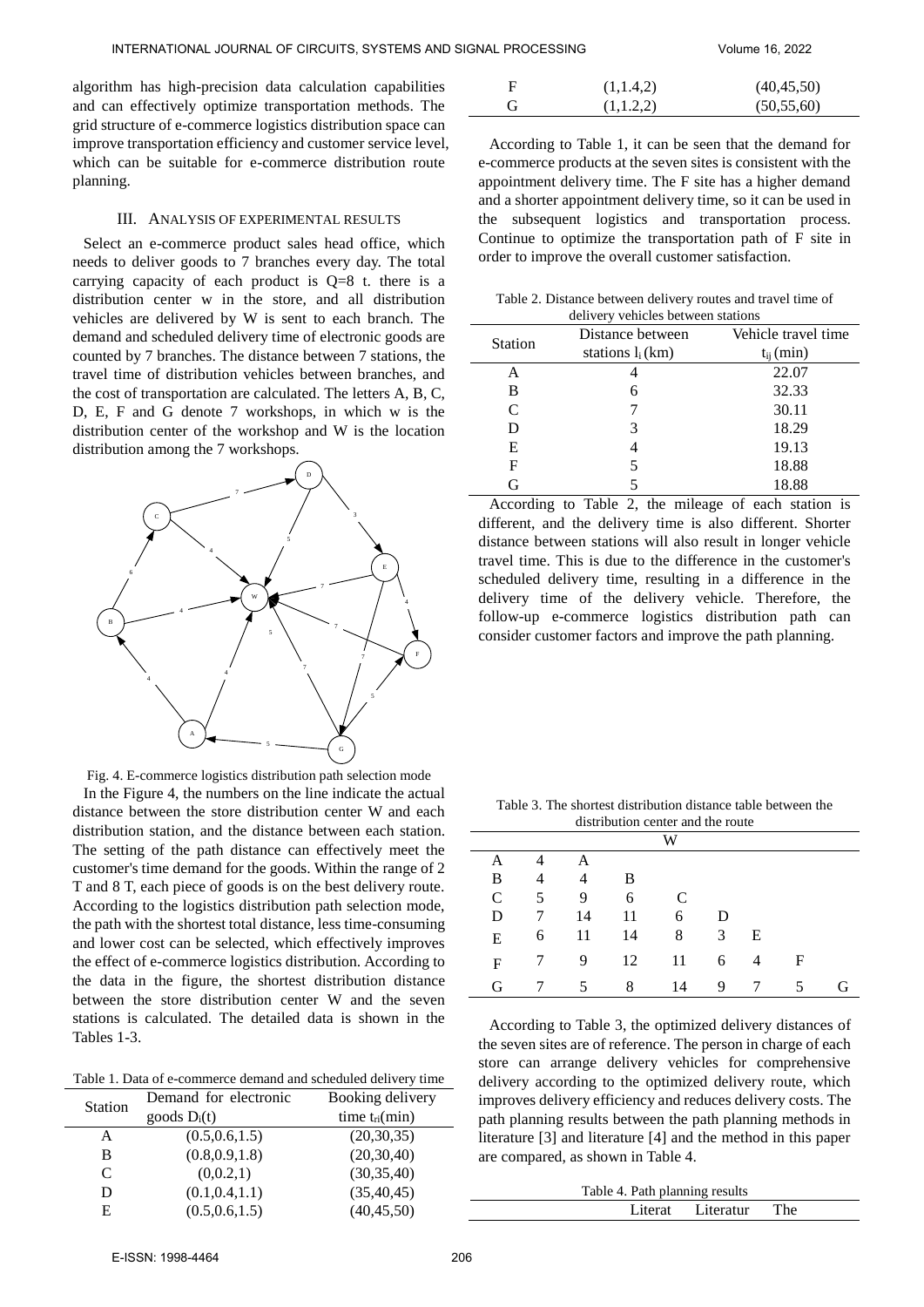|              |                    | ure $[3]$ e                 | [4]                         | algorithm in |
|--------------|--------------------|-----------------------------|-----------------------------|--------------|
|              |                    | method                      | method                      | this paper   |
| Distribuio   |                    |                             |                             |              |
| mileage<br>n |                    | 66                          | 54                          | 39           |
| (km)         |                    |                             |                             |              |
|              | T<br>$\mathcal{L}$ | 1                           | $\mathcal{D}_{\mathcal{L}}$ |              |
|              | vehicle            |                             |                             |              |
| Vehicle      | T<br>4             |                             |                             |              |
| arrangeme    | vehicle            | $\mathcal{D}_{\mathcal{A}}$ |                             |              |
| nt           |                    |                             |                             |              |

According to Table 4, the optimal distribution path designed by the algorithm of this paper is 39 kilometers, while the paths of literature [3] and literature [4] are 66 kilometers and 54 kilometers. This is because this article considers the ambiguity of the calculation parameters, so it has a strong ability to plan routes. At the same time, the number of vehicles that need to be allocated during transportation is also one, which can effectively save costs. Therefore, the method in this paper is more suitable for e-commerce distribution route planning, which can effectively control the time and actual distance in the distribution process, so as to improve the distribution effect and shorten the distribution time.

### IV. CONCLUSION

Logistics distribution has a far-reaching impact on the healthy and sustainable development of e-commerce industry. Whether the distribution route is reasonable or not has a direct impact on the speed of distribution, the cost of distribution, the quality of distribution and the operational efficiency of enterprises. In terms of logistics distribution path optimization, new technologies such as cloud computing and big data can provide powerful computing services and decision support for reasonable distribution path of enterprises. Whether it is the shortest route or the shortest time distribution route planning, the optimal solution can be obtained through high-performance computing support, and the logistics transportation distribution path planning model can be constructed through the improved genetic algorithm parameters to better realize the e-commerce logistics distribution path planning. Through the method of this article, enterprises can obtain the optimal distribution plan of logistics transportation in the shortest time to ensure that consumers get convenient and efficient logistics services. At the same time, e-commerce enterprises can use advanced Internet of Things technology to obtain efficient operations. The optimization of logistics distribution path is an inevitable requirement of low-carbon economy and green development. Therefore, the method in this paper can play a huge supporting role in the development of e-commerce industry under new business conditions, and can effectively serve and support the efficient and high-efficiency operation of the national economic system. However, due to limited time and research conditions, the scope of the experiment is not broad enough, and the results still have limitations. For example, this study only selected one store distribution center as the experimental object, and the data lacks universality. Therefore, the subsequent experiment selection can be more In-depth, multi-dimensional object selection, in order to

consolidate the experimental research results, and strengthen the effect of e-commerce logistics distribution.

## **REFERENCES**

- [1] Y. Wang and Q. Shi, "Spare parts closed-loop logistics network optimization problems: model formulation and meta-heuristics solution," IEEE Access, vol. 7, no. 11, pp. 45048-45060, 2019.
- [2] E. Mardaneh, R. Loxton, and S. Meka, et al., "A decision support system for grain harvesting, storage, and distribution logistics", Knowledge-Based Systems, vol. 223, no. 1, pp. 107037, 2021.
- [3] S. Alomari, S. Salaimeh, E. A. Jarrah, et al., "Enhanced logistics information service systems performance: using theoretical model and cybernetics' principles", WSEAS Transactions on Business and Economics, vol. 17, no. 29, pp. 278-287, 2020.
- [4] C. A. Pramono, A. H. Manurung, and P. Heriyati, et al., "Analysis of the influence of entrepreneurship capability, agility, business transformation, opportunity on start-up behavior in e-commerce companies in Indonesia during the Covid 19 pandemic", WSEAS Transactions on Business and Economics, vol. 18, pp. 1103-1112, 2021.
- [5] G. H. Wan, "E-commerce logistics distribution path optimization based on improved ant colony optimization algorithm," [Electronic Design](https://www.wanfangdata.com.cn/perio/detail.do?perio_id=dzsjgc&perio_title=Electronic%20Design%20Engineering)  [Engineering,](https://www.wanfangdata.com.cn/perio/detail.do?perio_id=dzsjgc&perio_title=Electronic%20Design%20Engineering) vol. 29, no. 02, pp. 25-28+33, 2021.
- [6] O. Eisenhandler, and M. Tzur, "A segment-based formulation and a matheuristic for the humanitarian pickup and distribution problem," Transportation Science, vol. 53, no. 5, pp. 1389-1408, 2019.
- [7] [F. Auliani,](https://xueshu.baidu.com/s?wd=author:(F%20Auliani)%20&tn=SE_baiduxueshu_c1gjeupa&ie=utf-8&sc_f_para=sc_hilight=person) [E. Hertini,](https://xueshu.baidu.com/s?wd=author:(E%20Hertini)%20&tn=SE_baiduxueshu_c1gjeupa&ie=utf-8&sc_f_para=sc_hilight=person) and [J. Nahar,](https://xueshu.baidu.com/s?wd=author:(J%20Nahar)%20&tn=SE_baiduxueshu_c1gjeupa&ie=utf-8&sc_f_para=sc_hilight=person) "Determination distribution route of beverage products with the application of the vehicle routing problem model and sensitivity analysis," Journal of Physics: Conference Series, vol. 1722, no. 1, pp. 012037, 2021.
- [8] [I. F. Febriandini,](https://xueshu.baidu.com/s?wd=author:(I%20F%20Febriandini)%20Laboratory%20Assistant%20Logistic%20System%20and%20Business,%20Industrial%20Engineering%20Department,%20Universitas%20Sebelas%20Maret,%20Indonesia&tn=SE_baiduxueshu_c1gjeupa&ie=utf-8&sc_f_para=sc_hilight=person) [Yuniaristanto,](https://xueshu.baidu.com/s?wd=author:(Yuniaristanto)%20Research%20Group%20of%20Industrial%20Engineering%20and%20Techno-Economic,%20Industrial%20Engineering%20Department,%20Universitas%20Sebelas%20Maret,%20Indonesia&tn=SE_baiduxueshu_c1gjeupa&ie=utf-8&sc_f_para=sc_hilight=person) and [W. Sutopo,](https://xueshu.baidu.com/s?wd=author:(W%20Sutopo)%20Research%20Group%20of%20Industrial%20Engineering%20and%20Techno-Economic,%20Industrial%20Engineering%20Department,%20Universitas%20Sebelas%20Maret,%20Indonesia&tn=SE_baiduxueshu_c1gjeupa&ie=utf-8&sc_f_para=sc_hilight=person) "Multi-compartment vehicle routing problem to find the alternative distribution route of petroleum product delivery," IOP Conference Series: Materials Science and Engineering, vol. 943, no. 1, pp. 012039, 2020.
- [9] P. Liu, S. Ye, C. Wang, et al., "Spark-based parallel genetic algorithm for simulating a solution of optimal deployment of an underwater sensor network," Sensors, vol. 19, no. 12, pp. 2717-2718, 2019.
- [10]F. Zheng, X. Liu, H. V. Zuylen, "A methodological framework of travel time distribution estimation for urban signalized arterial roads," Operations Research, vol. 59, no. 1-2, pp. 115-117, 2019.
- [11]R. Yousefi, N. Talebbeydokhti, and S. H. Afzali, et al., "Stress–strain analysis by genetic algorithm-based integration of long-term subsidence time series from different synthetic aperture radar platforms in Darab," Iran. Journal of Applied Remote Sensing, vol. 13, no. 2, pp. 1, 2019.
- [12] T. Tomasz, and H. G. Lemu, "Improving prediction of springback in sheet metal forming using multilayer perceptron-based genetic algorithm," Materials, vol. 13, no. 14, pp. 3129, 2020.
- [13]Y. Wang, Y. Yuan, and X. Guan, et al., "Collaborative two-echelon multicenter vehicle routing optimization based on state–space–time network representation,"